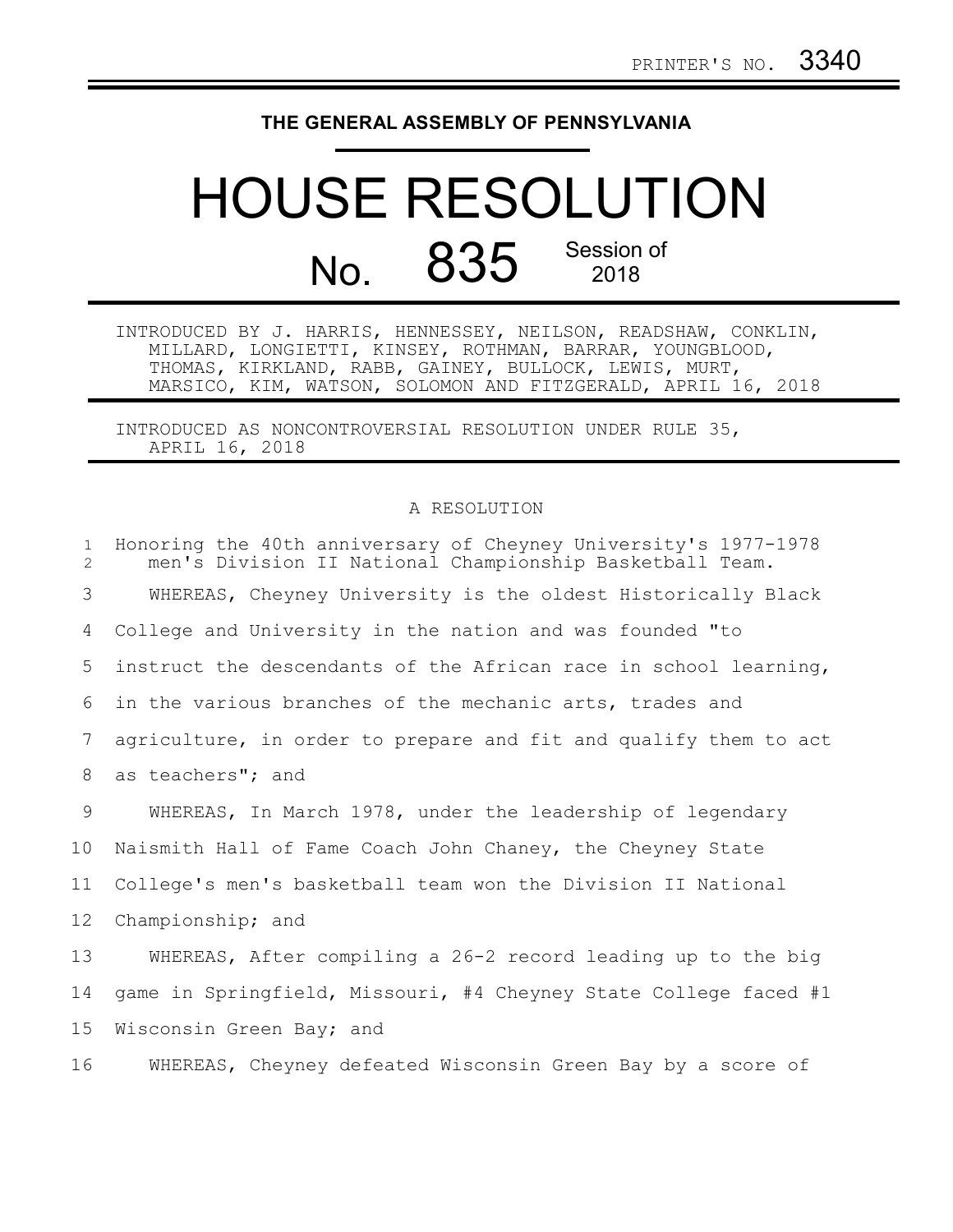47-40 to be crowned the 1978 Men's Division II National Champions; and 1 2

WHEREAS, That season, Cheyney opened the first Division II poll as the #2 team in the nation behind Green Bay; and WHEREAS, During the season, Cheyney won its sixth consecutive Pennsylvania State Athletic Conference title after it defeated Slippery Rock by a score of 66-59; and 3 4 5 6 7

WHEREAS, The national championship team consisted of John Butts, Duane Coleman, Milt Colston, Andrew Fields, Kenny Hinson, Jeffrey Hutcherson, Roger Leysath, Gerald Mills, Charles Murphy, Gilbert Saunders, Arthur Stone and John Walker; and 8 9 10 11

WHEREAS, Milt Colston was All-American that season and Andrew Fields was the Tournament Most Valuable Player; and 12 13

WHEREAS, Cheyney's championship team was well-balanced with four players averaging double figures for points per game. Senior Guard Milt Colston led the pack with an average of 15.1 points per game, followed by senior Jeffrey Hutcherson averaging 13.4 points per game, sophomore Charles Murphy averaging 11.2 points per game and junior Andrew Fields averaging a doubledouble with 11.2 points per game and 10.9 rebounds per game; and WHEREAS, In addition to Coach John Chaney, the men's basketball team was assisted by the late Charles Songster and Athletic Trainer Joe Iezzi; and 14 15 16 17 18 19 20 21 22 23

WHEREAS, After the championship game, Coach John Chaney summed up the team and its season wonderfully, "nobody ever pays any attention to us. Our school is not in any community and we don't have many fans. All we have is each other"; and WHEREAS, On its way to the title, Cheyney's men's basketball team defeated #15 Adelphi University, Thomas Jefferson University, Sacred Heart and #2 Florida Tech, in addition to #1 24 25 26 27 28 29 30

20180HR0835PN3340 - 2 -